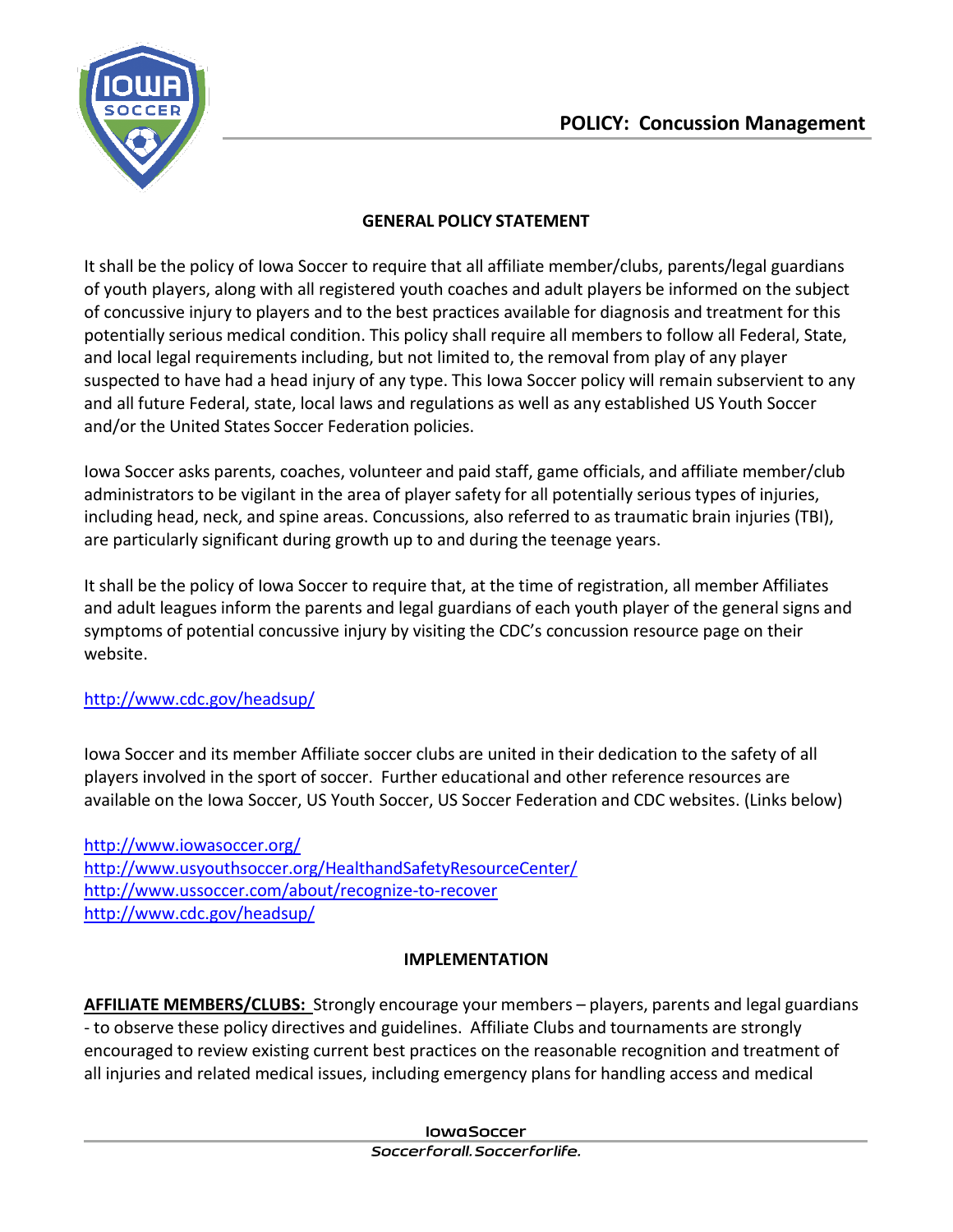

transport, posted emergency information at practice and game sites, training and certification of those staff scheduled to be on site.

At the time of registration, access to concussion awareness information will be made available to coaches, youth players' parents and guardians.

Affiliate members/clubs should inform their coaches of this policy and the "Protocol" and "Notification" guidelines provided on Iowa Soccer website.

**COACHES:** Iowa Soccer *requires* all coaches to complete the CDC's online Heads Up concussion training program for coaches every two years. Access to this course is found on Iowa Soccer's website or by using the link below. After completing the test at the end of the program, please download your certificate, save it to a file and upload it into the provided portal on the risk management page of our website – [www.iowasoccer.org.](http://www.iowasoccer.org/) You may also download other valuable information on this page which includes Fact Sheet for Coaches and a Clipboard Concussion Information sheet, both valuable resources for your use. Just like our Disclosure Form requirements, the team will not be released to participate until the HEADS UP program certificate is uploaded.

<http://www.cdc.gov/headsup/youthsports/coach.html>

**PARENTS AND LEGAL GUARDIANS:** Iowa Soccer strongly encouragestheir member parents and legal guardians to take the CDC's online Heads Up concussion training program for parents.

#### <http://www.cdc.gov/headsup/youthsports/parents.html>

**PLAYERS:** Iowa Soccer strongly encouragestheir member players to take the CDC's online Heads Up concussion training program for athletes.

#### <http://www.cdc.gov/headsup/youthsports/athletes.html>

**TOURNAMENTS:** As per US Soccer Federation recommendations, all "major youth tournaments" should have an adequate number of health care providers (HCP) present for and accessible to coaches, referees and athletes as needed during play. For this purpose, a "major youth tournament" is intended to mean:

- (1) A tournament played over multiple days,
- (2) Where age-group-based champions will be determined, and
- (3) In which 64 or more teams (excluding teams U10 and younger) are entered.

The HCP should be a licensed health care professional such as an athletic trainer certified (ATC), or a physician (MD/DO), with a skill set in emergency care and sports medicine injuries and with knowledge and experience related to concussion evaluation and management. Each "major youth tournament"

#### **InwaSoccer**

Soccerforall, Soccerforlife,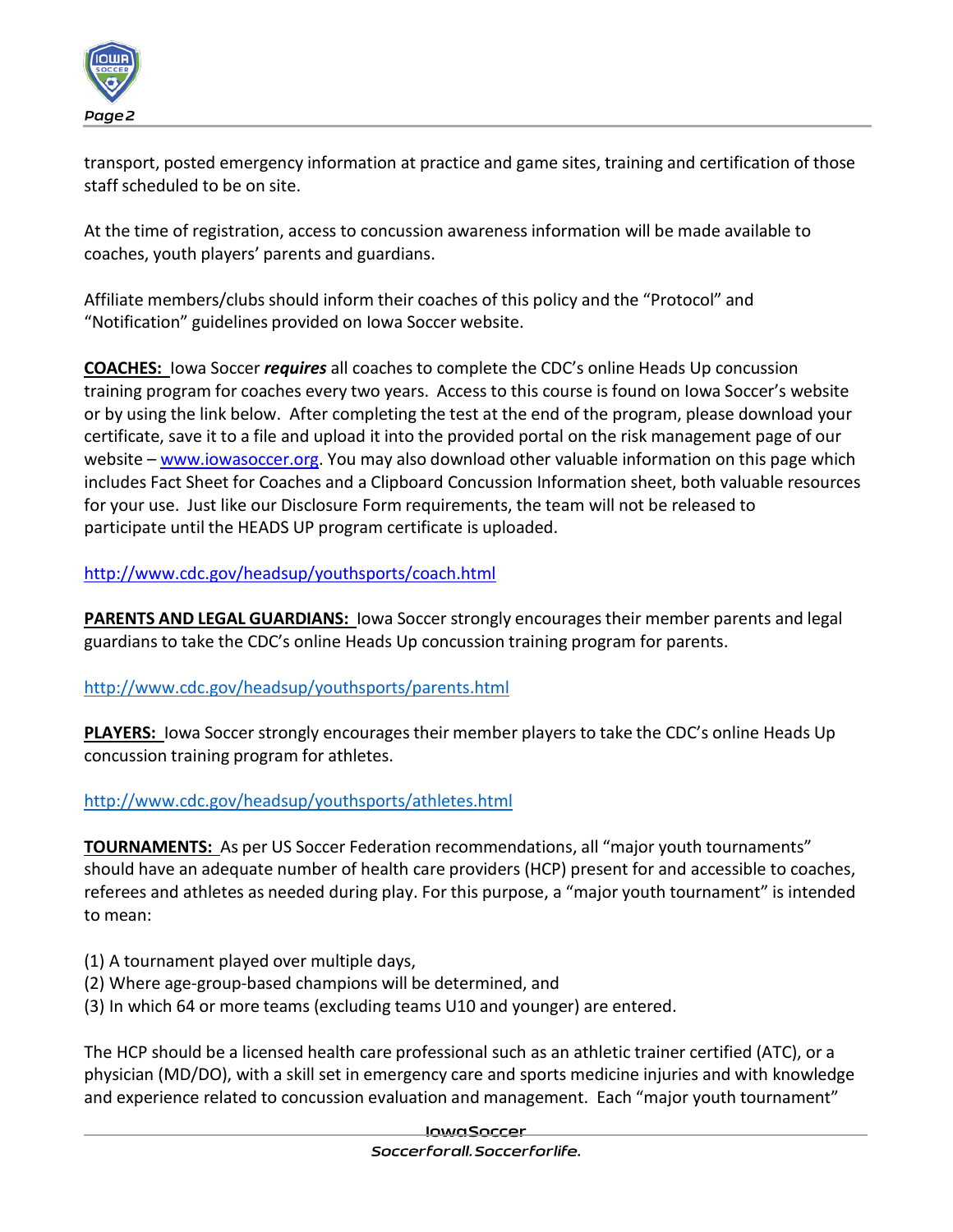

hosting entity should collaborate and communicate with an HCP, if available, on an overall emergency action plan and discuss the management of environmental injuries, injury prevention, head injury management and return to play matters

### **ASSESSING PLAYERS**

# Games where a HCP is Present

Where an HCP (Health Care Professional) is present at games, any player who sustains a significant blow to the head or body, who complains about or is exhibiting symptoms consistent with having suffered a concussion or is otherwise suspected of having sustained a concussion, must be evaluated on the sideline by the on-site HCP. The on-site HCP will perform SCAT3 or Child SCAT 3, [\(http://bjsm.bmj.com/content/47/5/259.full.pdf+html\)](http://bjsm.bmj.com/content/47/5/259.full.pdf%2Bhtml) as applicable, and modified BESS [\(http://knowconcussion.org/wp-content/uploads/2011/06/BESS.pdf\)](http://knowconcussion.org/wp-content/uploads/2011/06/BESS.pdf) to evaluate players on the field/sideline. Unless the on-site HCP determines that the player has not suffered a concussion, the player will not be permitted to return to play until the player has successfully completed the graduated RTP protocol described below and has been cleared to RTP by a physician.

(1) No coach shall permit a player who has been removed from a game for a concussion assessment to RTP until cleared to do so by an on-site HCP.

(2) If a coach seeks to allow a player who has been removed from a game for a concussion assessment and who has not been cleared to RTP by the on-site HCP to re-enter the game, the referee shall allow the player to return to the field but shall:

- (a) immediately stop play,
- (b) direct the player to leave the field of play and
- (c) direct the coach to remove the player and select a substitute.

(3) If a coach seeks to allow a player to re-enter the game who been removed from a game for a concussion assessment and who has not been cleared to RTP by the on-site HCP, the referee shall issue a warning to the coach. If a coach persists in seeking to allow such player to re-enter the game after having been issued a warning, the referee shall be entitled to take such other disciplinary measures as are permitted.

# Games and Practices Where No HCP is Present

Where no HCP is present at a game or practice, any player who sustains a significant blow to the head or body, who complains about or is exhibiting symptoms consistent with having suffered a concussion or is otherwise suspected of having sustained a concussion, must be evaluated by an HCP before the player will be allowed to return to practice or play.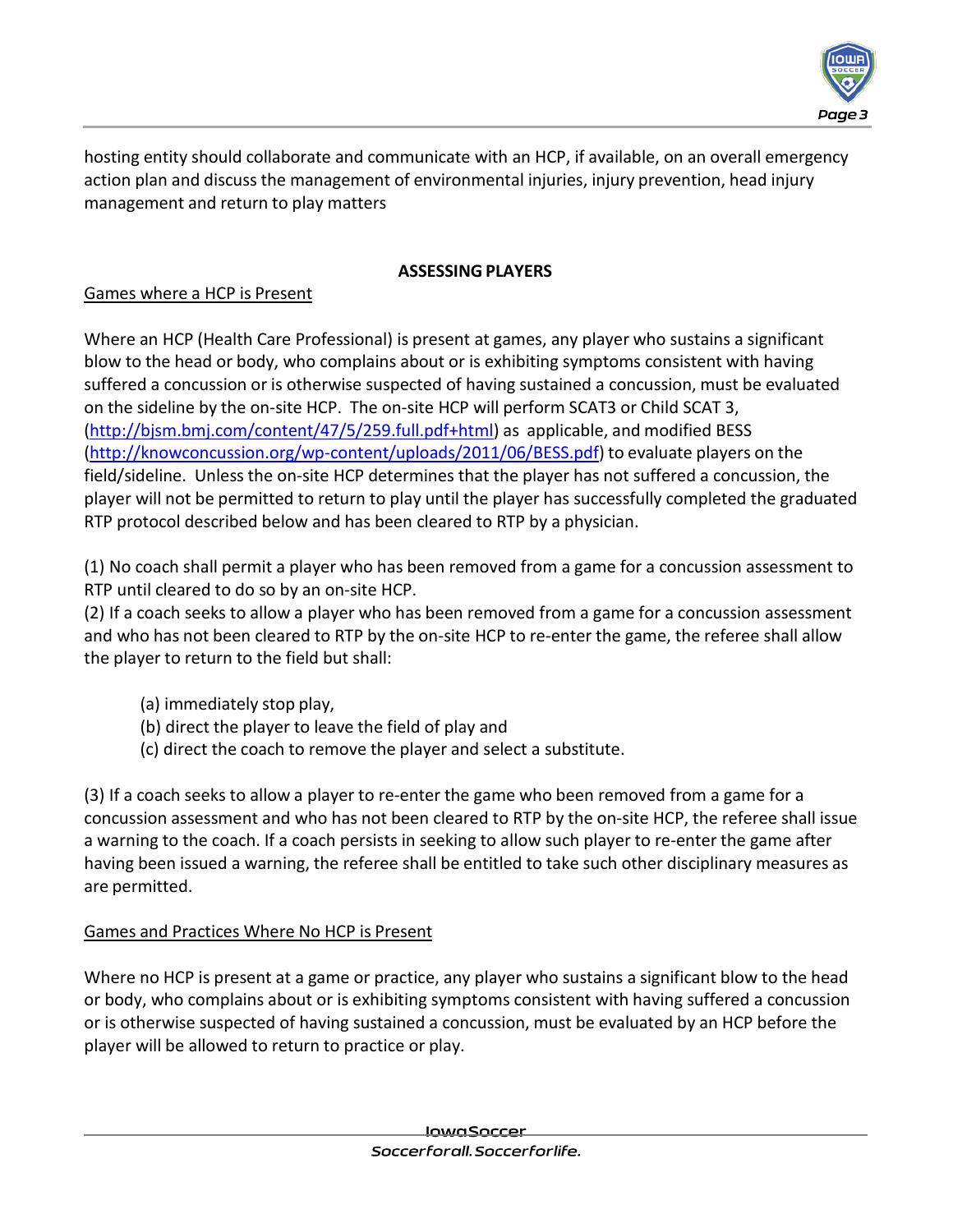

(1) No coach shall permit a player who has been removed from a game for a concussion assessment to RTP until cleared to do so by an HCP.

(2) If a coach seeks to allow a player who been removed from a game for a concussion assessment to re-enter the game, the referee shall allow the player to return to the field but shall:

- (a) immediately stop play,
- (b) direct the player to leave the field of play and
- (c) direct the coach to remove the player and select a substitute.

(3) If a coach seeks to allow a player to re-enter the game who been removed from a game for a concussion assessment, the referee shall issue a warning to the coach. If a coach persists in seeking to allow such player to re-enter the game after having been issued a warning, the referee shall be entitled to take such other disciplinary measures as are permitted.

Unless an HCP determines that the player has not suffered a concussion and clears the player to RTP, the player will not be permitted to return to practice or play until the player has successfully completed the graduated RTP protocol described below and has been cleared to RTP by a physician who is specifically trained in concussion management.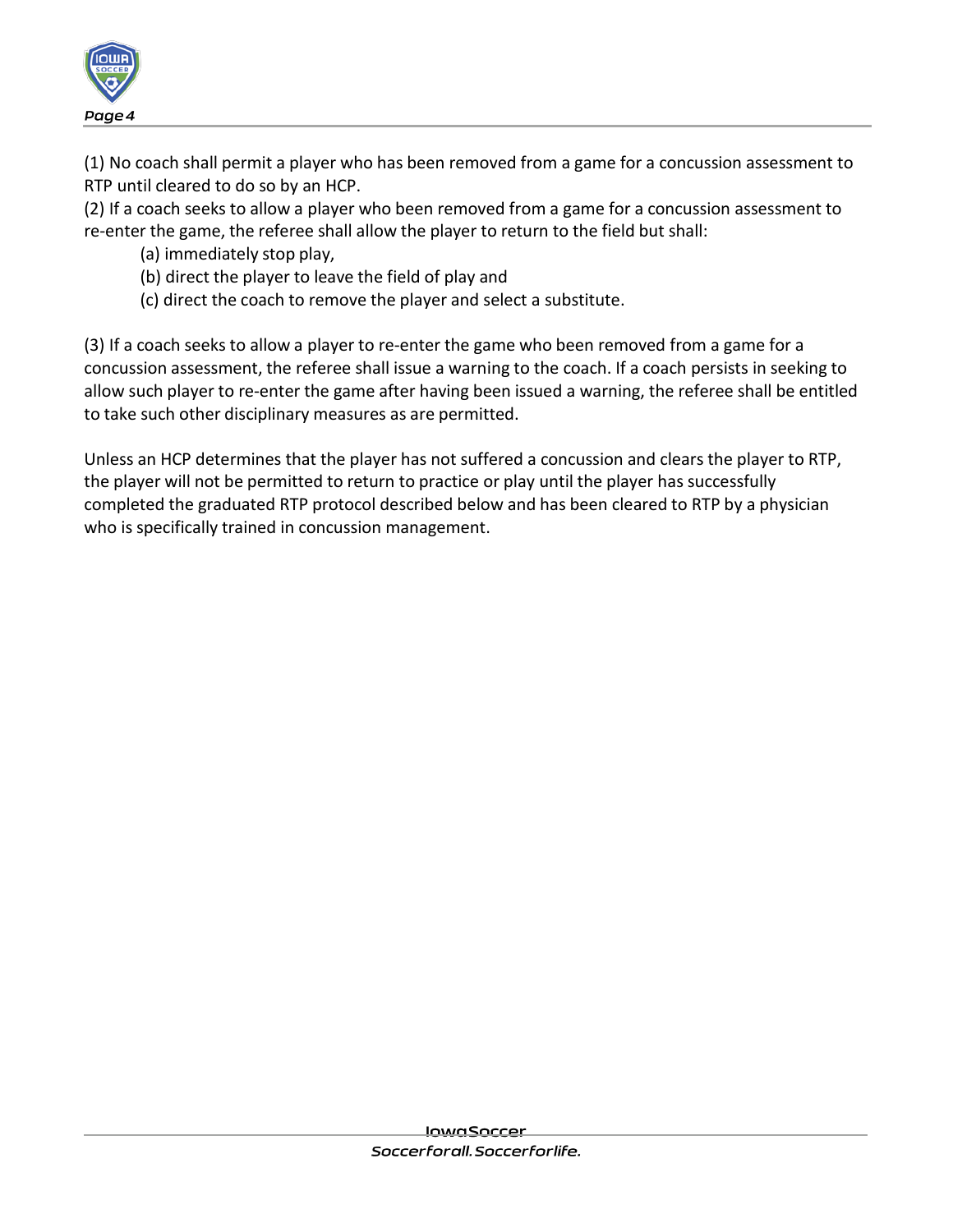

# **RETURN TO PLAY (RTP)**

Iowa Soccer also *requires* all member youth clubs to implement the "Return to Play" policy that is located on the "Possible Concussion Notification Form" for all suspected head injuries. When any coach or other local affiliate representative or league administrator suspects any player of having received a possible concussion injury, they will report this possibility to the player's parent or legal guardian using the "Possible Concussion Notification Form" which is located on the Iowa Soccer website. In practice and league play where no athletic trainer is present, the team official/coach is responsible for managing the process. In tournament play and Iowa Soccer sponsored competitions, the Tournament Committee/Director/athletic trainer is responsible for managing the process

The graduated RTP protocol will consist of at least the following steps:

(1) the player must be symptom free at rest for 24 hours before commencing the protocol;

- (2) the player must be symptom free after moderate activity for 24 hours;
- (3) the player must be symptom free after heavy activity for 24 hours;

(4) HCP must confirm that the player has completed the RTP process and a physician must make the final RTP decision.

U.S. Soccer recommends that the graduated RTP protocol listed above be followed unless the player has a baseline test and access to a neuropsychologist.

# **SUBSTITUTION RULES FOR CONCUSSED PLAYERS**

If a player suffers a blow to the head, is suspected of having suffered a concussion or has an apparent head injury during the course of a game, the coach must remove the player from the game for a medical evaluation by a HCP knowledgeable in the diagnosis and management of concussions. If an HCP is not onsite, the parent must be given a "Possible Concussion Notification Form" which informs of the steps that must be completed before the player may be released to play.

A substitution for the evaluation of the concussion/head injury will not count against the team's total number of allowed substitutions and substitution moments.

If the player with the suspected head injury has received clearance from the HCP to return to the game, the player may re-enter at any stoppage of play.

The evaluated player must replace the original substitute; this medical concussion substitution will NOT count as a substitution or a substitution moment.

The player that was temporarily substituted into the game for the player with the suspected head injury will be considered an available substitute and permitted to re-enter the game as a standard substitute.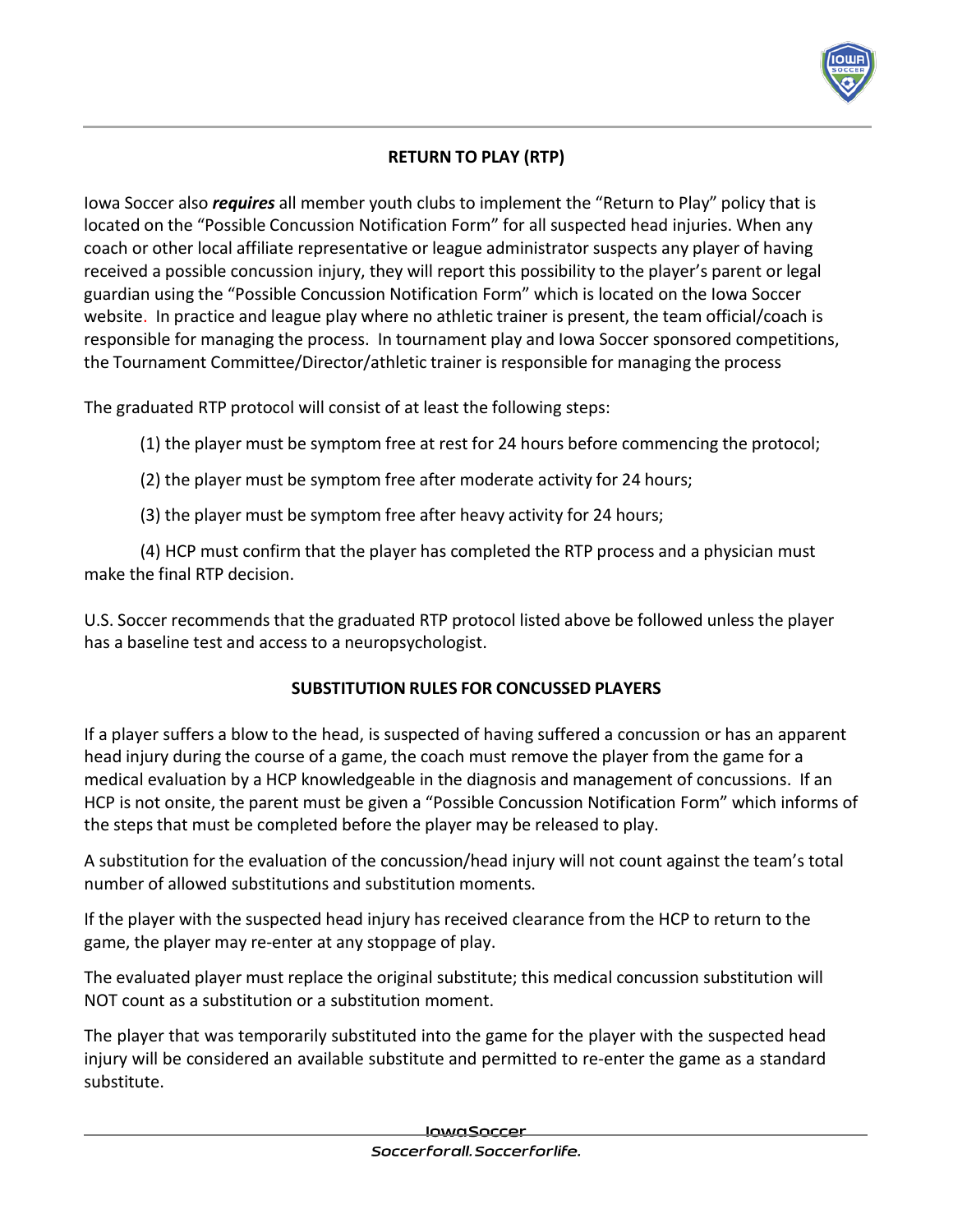

Note that any cautions assessed to the substituted player will carry with that player throughout the remainder of the game, any red card to the substitute would apply to the team and the team would be required to utilize a substitution (if available) for the player with the suspected head injury to replace a different player.

U.S. . Soccer recommends that, to the extent that clubs/leagues do not allow unlimited substitutions in connection with any games or tournaments, they follow the substitution rules set forth above.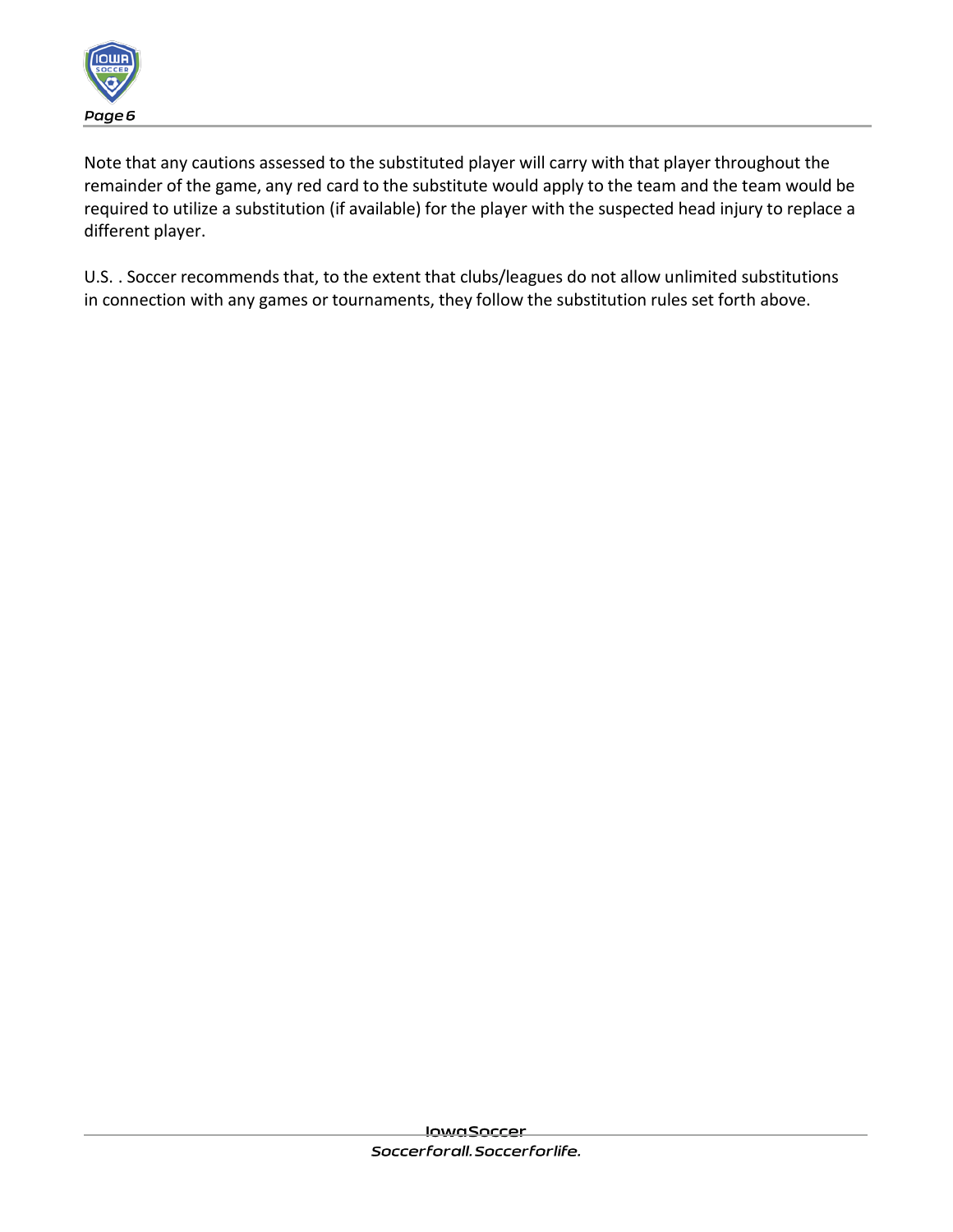

# **STEP BY STEP GUIDE FOR A SUSPECTED HEAD INJURY OF ANY TYPE**

The responsible party will be expected to manage implementation by carrying out the following steps:

Step 1: Assess. Determine but do not diagnose if a head injury occurred.

Step 2: Remove. Once determined, remove the player from the match.

Step 3: Monitor. Monitor the player on the sideline for symptoms and act appropriately.

Step 4: Collect. After the match, retrieve the player's player pass.

Step 4: Complete. Complete the "Possible Concussion Notification Form" in duplicate.

Step 5: Notify. Notify the parent of the incident and give the parent a copy of the "Possible Concussion Notification Form."

Step 6: Mail: Surrender the collected player pass to the club president or his/her designee. If a designee, the clubs notifies Iowa Soccer.

Step 7: Release. Iowa Soccer will notify the club president or designee when the player is released to participate and the player pass can be released back to the player.

Step 8: Mail/email. A copy of the "Possible Concussion Notification Form" must be sent to Iowa Soccer, which upon receipt will enter the incident into a database. It is the responsibility of the parent to get the proper clearance by following the Return to Play Policy included in the "Possible Concussion Notification Form". They will then mail/email the notification form with the required signatures to Iowa Soccer:

> Iowa Soccer Association 3106 Ingersoll Ave Des Moines, IA 50322 Telephone: 515-252-6363 Email: cbetting@iowasoccer.org